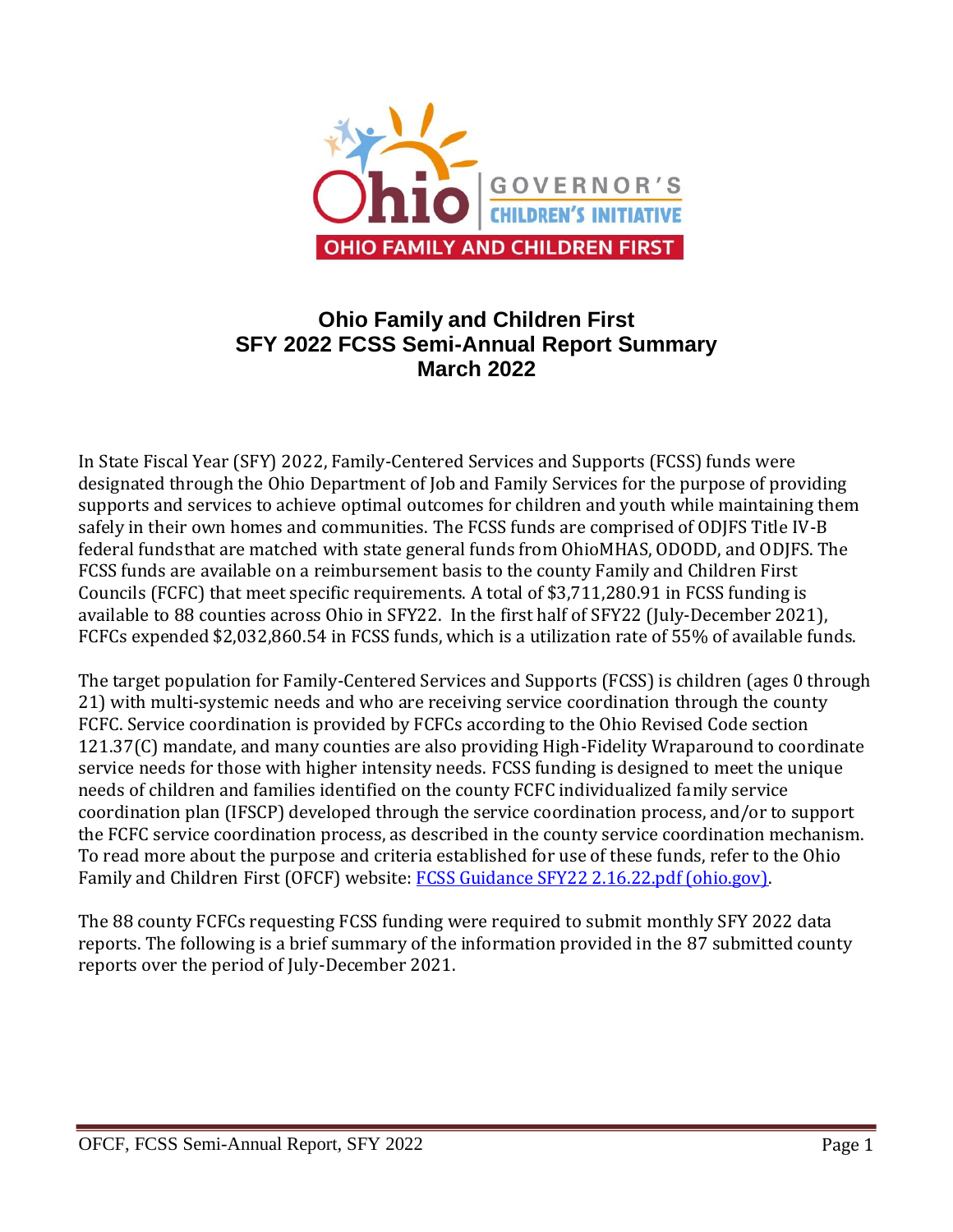## **Total Number and Ages of Children Served**

The total number of children served between the ages of 0-21 during the first half of SFY22 was **1218.**

The **14 through 18-year-old age group is the largest age group** of youth being served through FCFC Service Coordination (43%) with FCSS funds. The age range of 10 through 13 was the second highest (31%) and the age range of 4 through 9 was the third highest (21%). 2% of youth were served in the 0 through 3 age range and 2% of youth served in the 19 through 21-year-old age range. (Ages were not reported for 1% of the youth served.)

The graph and table below show a comparison of the number of children served in the first six months of SFY22 in each age group.

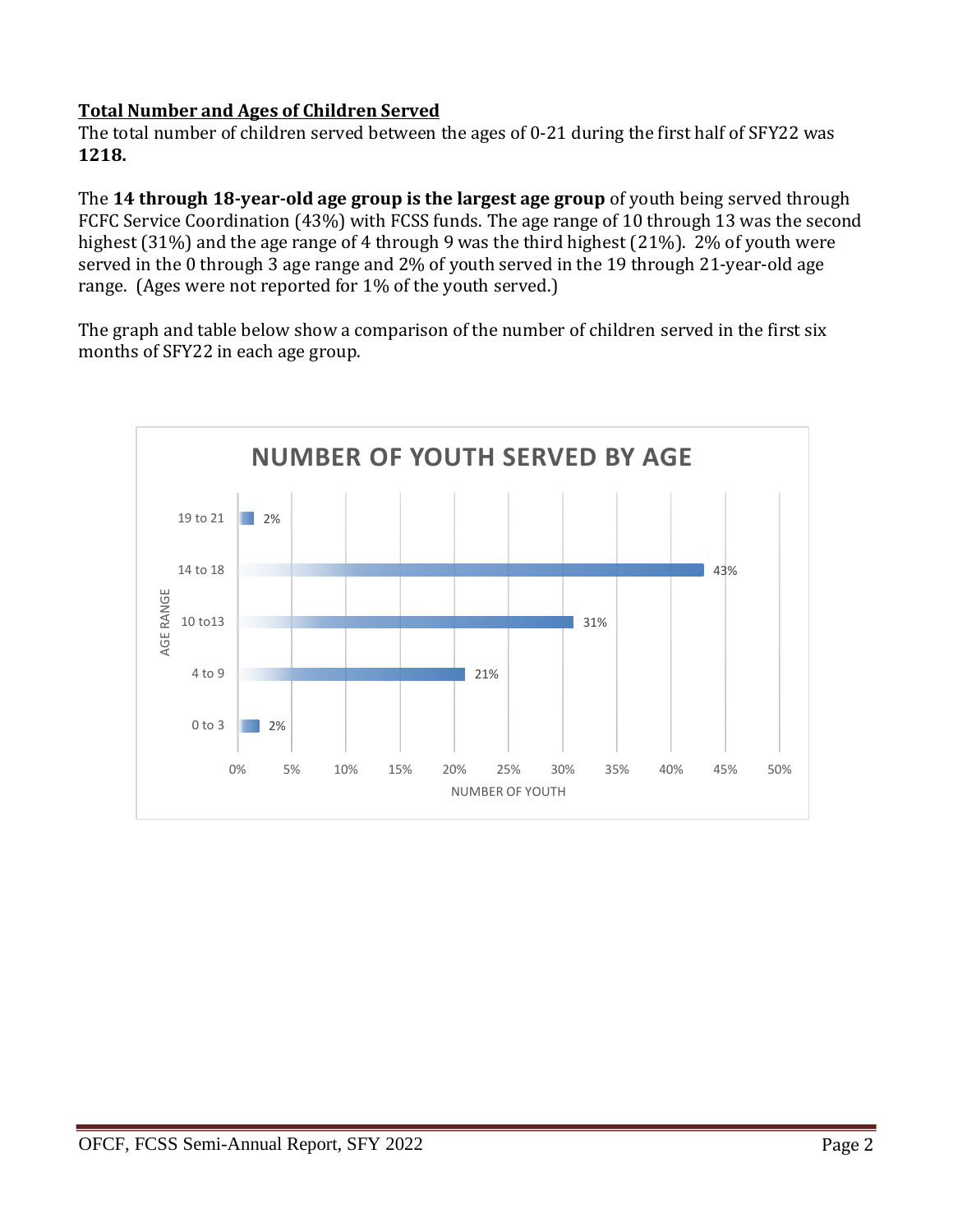## **Percentage of Referrals by System**

The originating referral sources to FCFC Service Coordination/Wraparound are tracked by system. This data is another indicator identifying the presenting needs of youth as they enter FCFC Service Coordination/Wraparound.

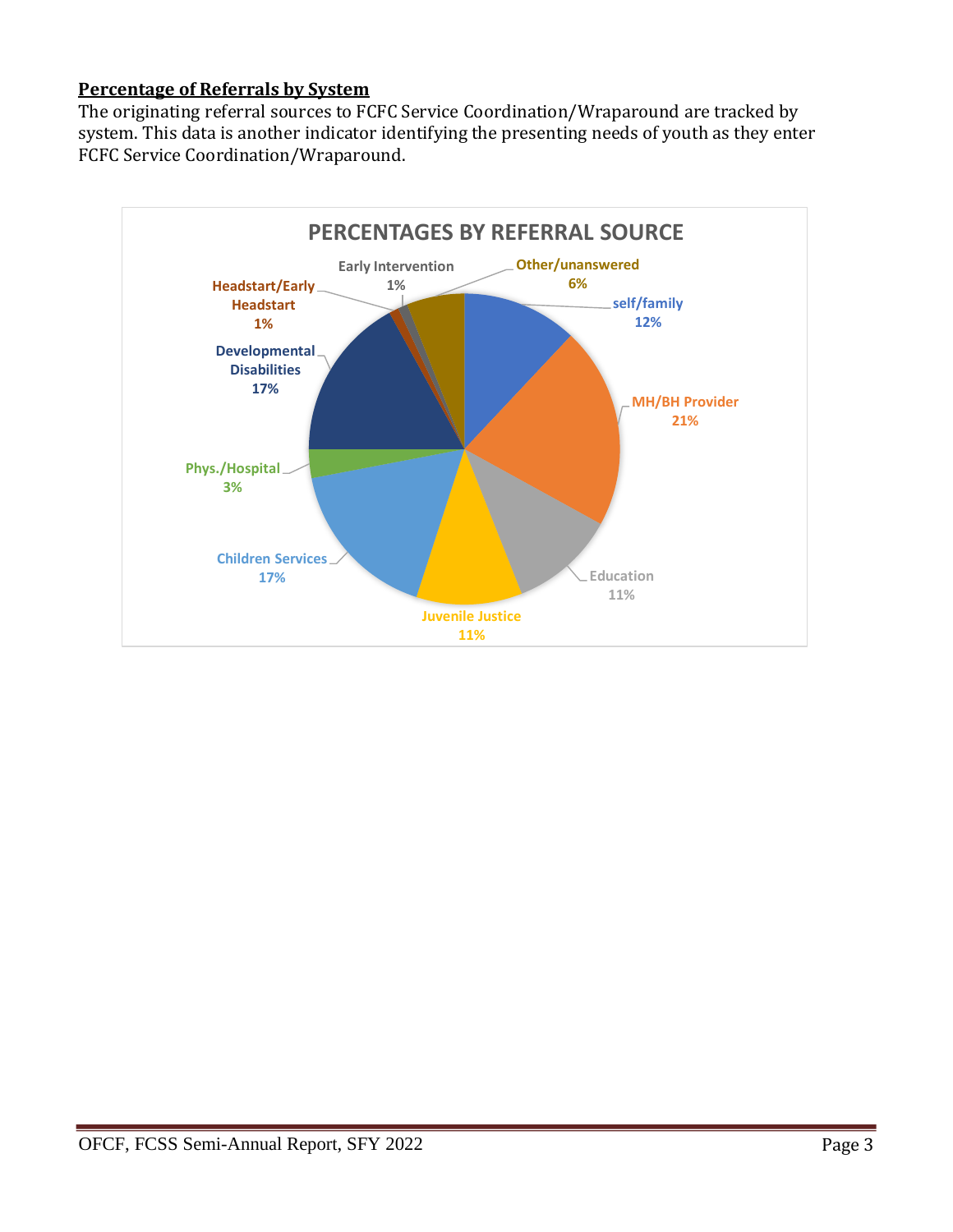## **Children's Service/Support Needs by Category Identified at Intake**

The FCSS guidance asked the FCFC to report the **primary** identified child's service or support needs at the point of intake, whether or not the child was currently receiving services or supports to address that need at the point of intake. A child or youth must have two or more identified needs to be accepted into the service coordination process.

The top three categories of needs identified for the past six fiscal years, including the first half of SFY 22, have consistently been **Mental Health (48% of children had this identified need), Developmental Disability (15%) and Unruliness (8%)**. When combined, these three categories account for 2,239 of the needs identified, or 71% of the total identified needs in 13 categories. (The Primary Need was not identified for 89 youth)



The table below shows the number of needs identified in each category.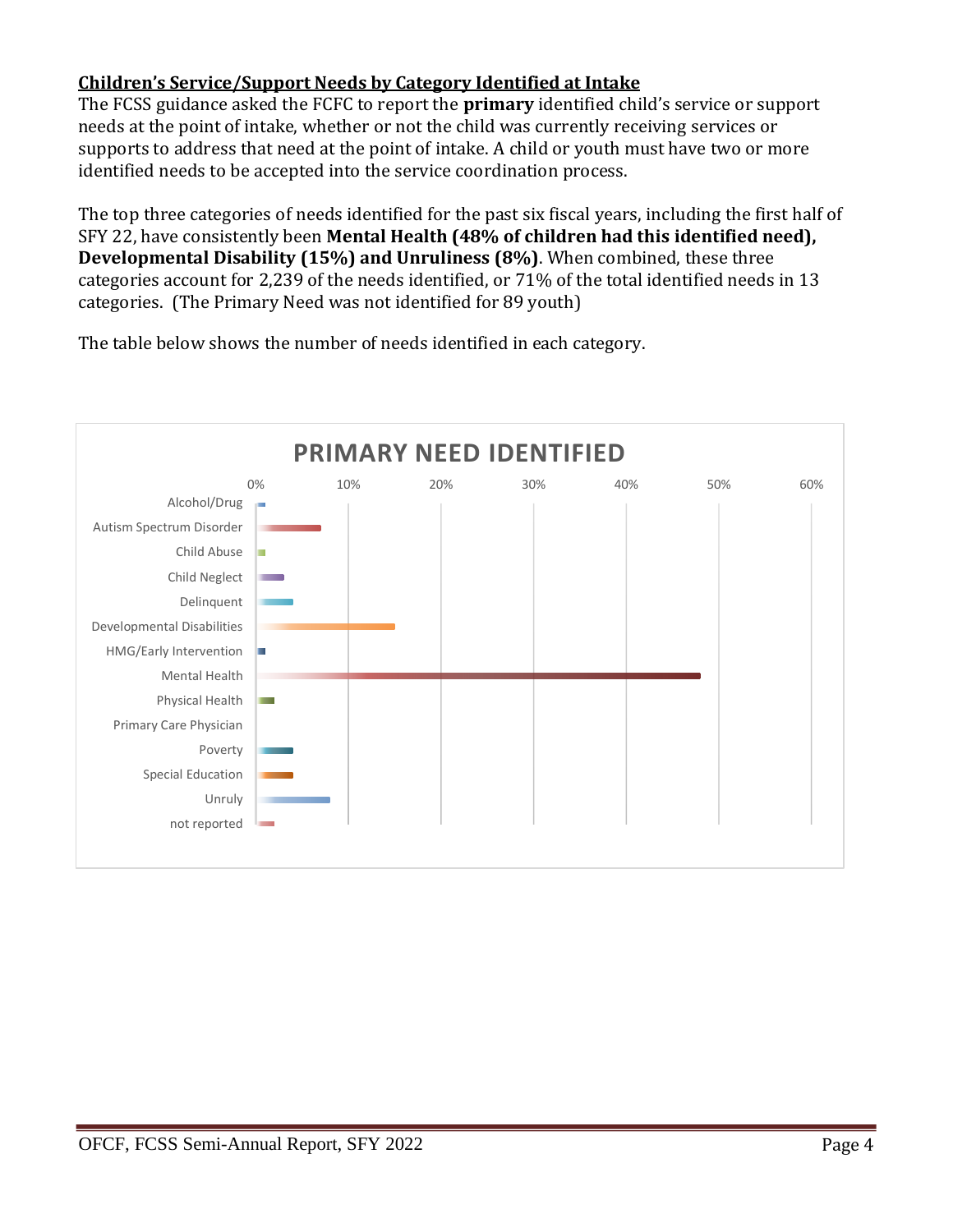#### **FCSS Funded Services and Supports Provided through FCFC Service Coordination**

County FCFCs were asked to provide information about the number of different types of services and supports paid for with FCSS funds through FCFC Service Coordination when that service/support was written into a family's Individual Family Service Coordination Plan (IFSCP).

The total number of various types of services/supports provided with FCSS funds during the first half of SFY 22 was **7,978.** Service coordination accounted for 53% of all types of services provided and was themost frequently reported individual type of service/support for which FCSS funds were used. All families must be enrolled in FCFC Service Coordination to access FCSS funding, however, some counties have access to other funding sources to support the operational costs of service coordination/High-Fidelity Wraparound.

- $\triangleright$  12 counties (14%) used their total FCSS allocations to assist in the support of the service coordination process in the first half of the SFY22.
- $\geq$  16 counties (18%) reported not spending any of its allocation during the first 6 months ofSFY 22.

The chart below provides the details of the frequency of all service types reported.

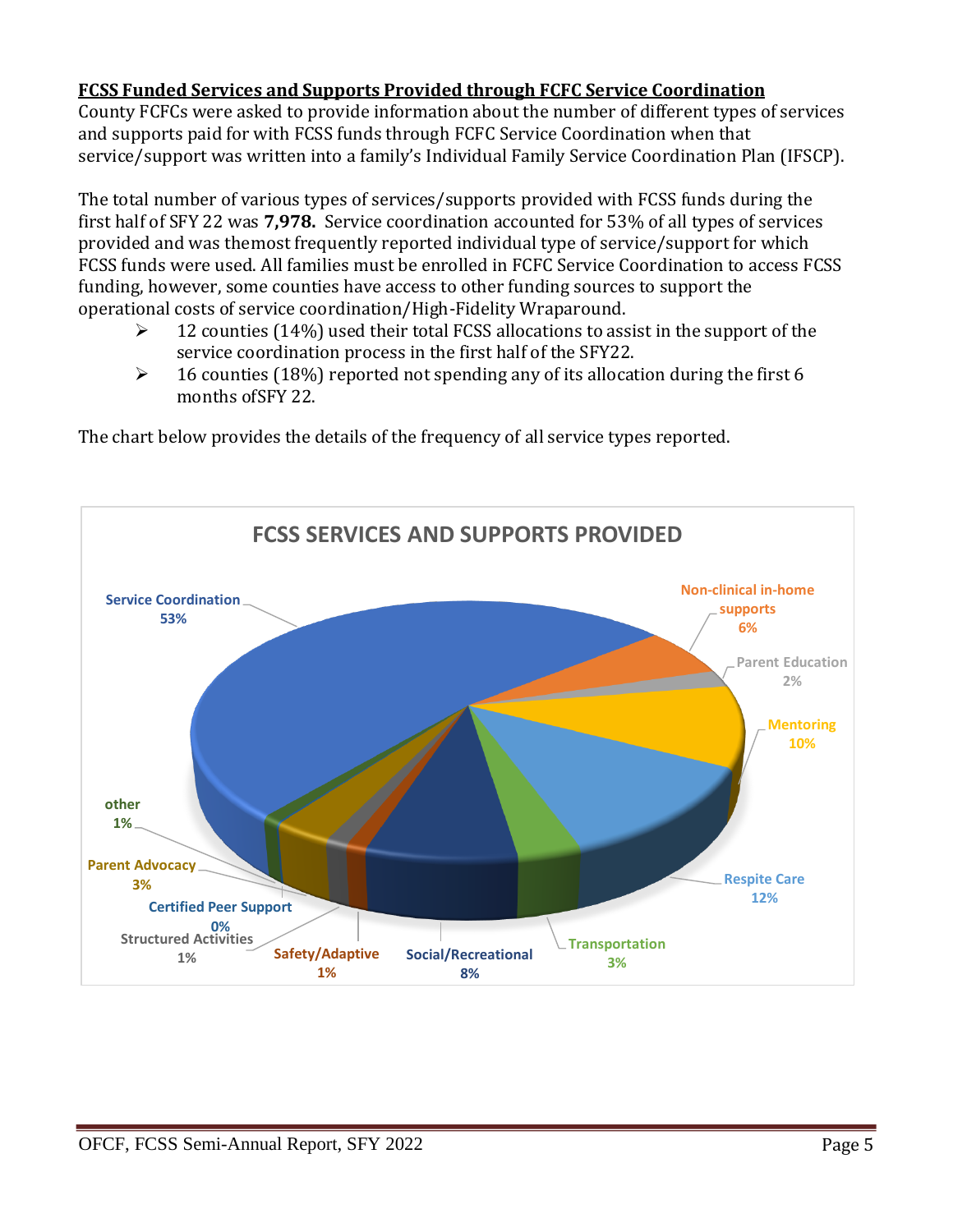#### **Goal Completion**

140 youth transitioned out of Service Coordination during the reporting period of July-December 2021. 45 of those youth successfully completed at least 75% of their goals. An additional 63 reported successfully completing 100% of their goals. Only 32 youth reported not meeting at least 75% of their goals. 14 youth who transitioned out of service coordination transitioned due to an out of home placement.

The chart below provides the details as it relates to goal completion of youth